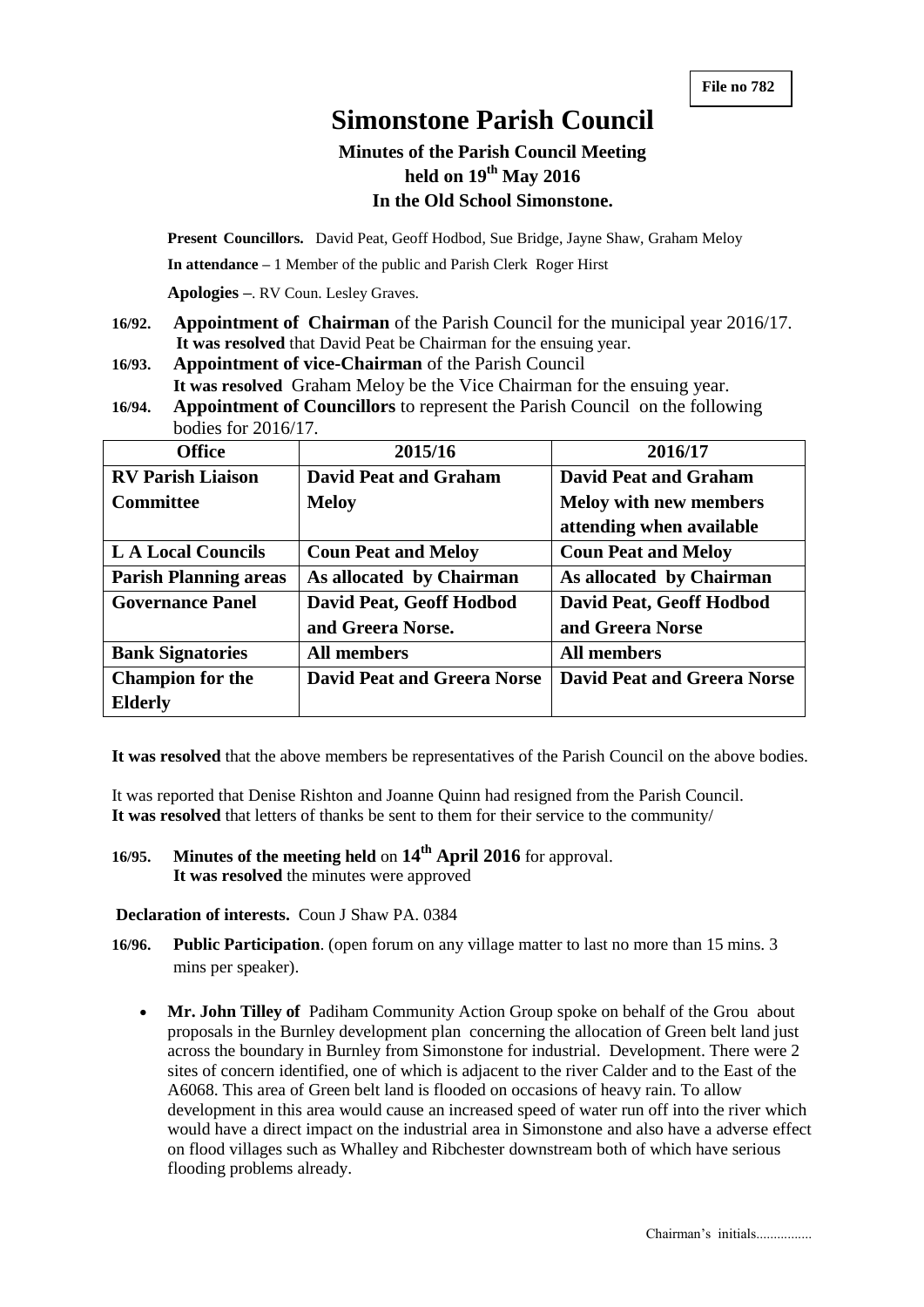#### **Decision items; 16/97. Matters raised from previous meeting**

.

.

- a. **Housing** for the Elderly, Following the possibility of developing suitable housing, an appraisal as been received for the building of 8, 2 bedroom bungalows on a shared ownership of a development. **It was resolved** to take no action at the present time.
- b. **Spot On Autumn** Schedule of Plays Council to consider the menu of events available for the Autumn and to decide on a Show. Menus have been distributed to members by email.

**It was resolved** to request a performance of "Instruction for American Service in Britain" during early November.

- c. **Stall for village fete – 25th June** A packet of wild flower seeds has arrived **It was resolved** to accept the offer of assistance form Marion Kelly who would prepare the seeds and distribute them on behalf of the Parish Council
- d. **School fete stall or game –** Brought forward from April meeting for consideration when members are requested to consider a suitable game eg Bat the Rat, Lucky draw or any game that members may know of. **It was** regretted that the Parish Council would not be able to assist this year.
- e. **Options for Christmas buffet.** The services of Rob Mason (Entertainer)have been confirmed. He will attend. **It was resolved** to arrange for a buffet to be provided within the cost limitations as agreed. Clerk to report progress at the next Parish Council meeting
- f. **Christmas tree planting**. The Clerk will report any outcome at the Parish Council meeting.

It was resolved that additional enquires be made.

- g. **Garden competition** Councillor Hodbod reported that the judge was making initial inspections. **It was resolved** to note the report.
- h. **Defibrillators**. It was reported that the first training session had taken place and was deemed to be a success and 15 Time employees attended the session. Members of the First Responders had assisted in providing instruction. Further courses are being arranged. **It was resolved** to note the report
- i. **Civic Sunday** Arrangements 5<sup>th</sup> June for the service at St Peter's Church at 9.30am.

**It was resolved** to accept the guest list of people who have contributed to the work of the Parish Council during the past year.

## **16/85. Community activities** - **Working party**

a. **Members were** requested to assist in setting up and managing the hall for the show "The Professor of Adventure" on the 20<sup>th</sup> May at 7pm in the School Hall**.** Coun. Meloy, Peat and Nick and Daniel and Scout group would help at the event.

**It was resolved** to approve the arrangements.

#### **16/86. Correspondence items**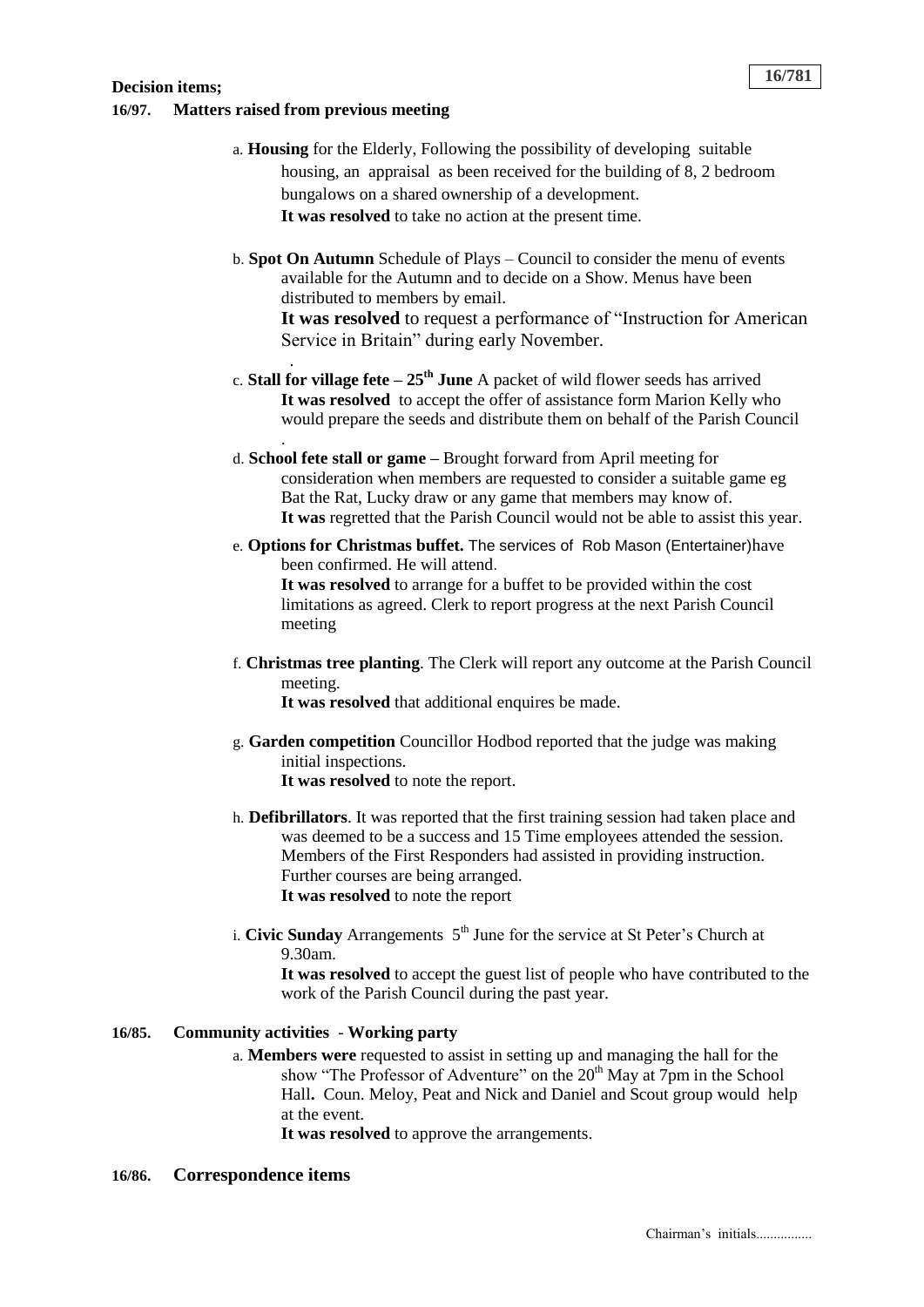- a. An email was received asking for the minutes of the April meeting and the agenda for the May meeting.
- b. An email suggesting an improvement may be made to the Parish Council website forwarded to our website manager for information.
- c. Letter re fracking see attached.
	- **It was resolved** to note the above letters.
- d. Padiham Community Action Groups.
	- e. **It was resolved** to object to the current proposals contained in the Burnley Local Plan to develop on the green belt land adjacent to the Shuttleworth Meade industrial area, concerning the fact that the development would cause an increase in the speed of water runoff due to increasing of intensity of rain fall in recent years which has had and adverse affect on sites both in Simonstone industrial area and villages downstream.
	- f. Pendle Hill Landscape Partnership Scheme **It was resolved** to note the report
- g. Spot on finance cuts in the grants that support the Group They requested that the ticket prices be adjusted to ensure the future of the group **It was resolved** that the ticket prices be increased by £1.

#### **16/87. Reports**

a. **Planning Training Event** –Couns. Jayne Shaw and Sue Bridge reported that the event was promoting the development of the Neighborhood Plans which is helpful for some communities. **It was resolved** to note the report

| Application<br>3/2016/0384 | Officer Adam Birkett                                                           | Grid ref<br>: 377833 433344 |
|----------------------------|--------------------------------------------------------------------------------|-----------------------------|
| Address                    | Norwood Blackburn Road Simonstone BB12 7NQ                                     |                             |
| Proposal                   | Removal of condition 2 of planning permission 3/1999/0860 to remove            |                             |
|                            | the occupancy restriction. Location                                            |                             |
| Parish Council             | Coun Shaw left the room during the discussion of this item. The Parish Council |                             |
|                            | had no objection to the proposal                                               |                             |

#### **Resubmission of the Application below**

| Application<br>number3/2015/0906 | <b>Officer: : Robert Major</b>                                                                                                         | Grid Reference 377104<br>434586 |  |
|----------------------------------|----------------------------------------------------------------------------------------------------------------------------------------|---------------------------------|--|
| <b>Address</b>                   | Land adjacent to Time Business Park,                                                                                                   |                                 |  |
| <b>Proposal</b>                  | Proposed Business Park comprising 18 industrial units for b2 general<br>industry and B1 (offices and light industry)                   |                                 |  |
| <b>Parish Council</b>            | Concerns were raised about vehicle parking and manoeuvrability and the<br>impact on the highway congestion especially at peak periods. |                                 |  |

#### **LALC** –

- **16/88. Martholme Greenway** . A request from the group for assistance on the  $14<sup>th</sup>$  May on the Fund raising open day on the Martholme viaduct when a steam train will be crossing over the bridge. It was reported that 300 people attended the event. **It was resolved** to note the report.
- **16/89. Lengthsman programme** of work for 2016-17. Are there any additional requirements which need to be done in the coming year?

**It was resolved** that a planting of spring flowering bulbs be added to the programme of work for the year.